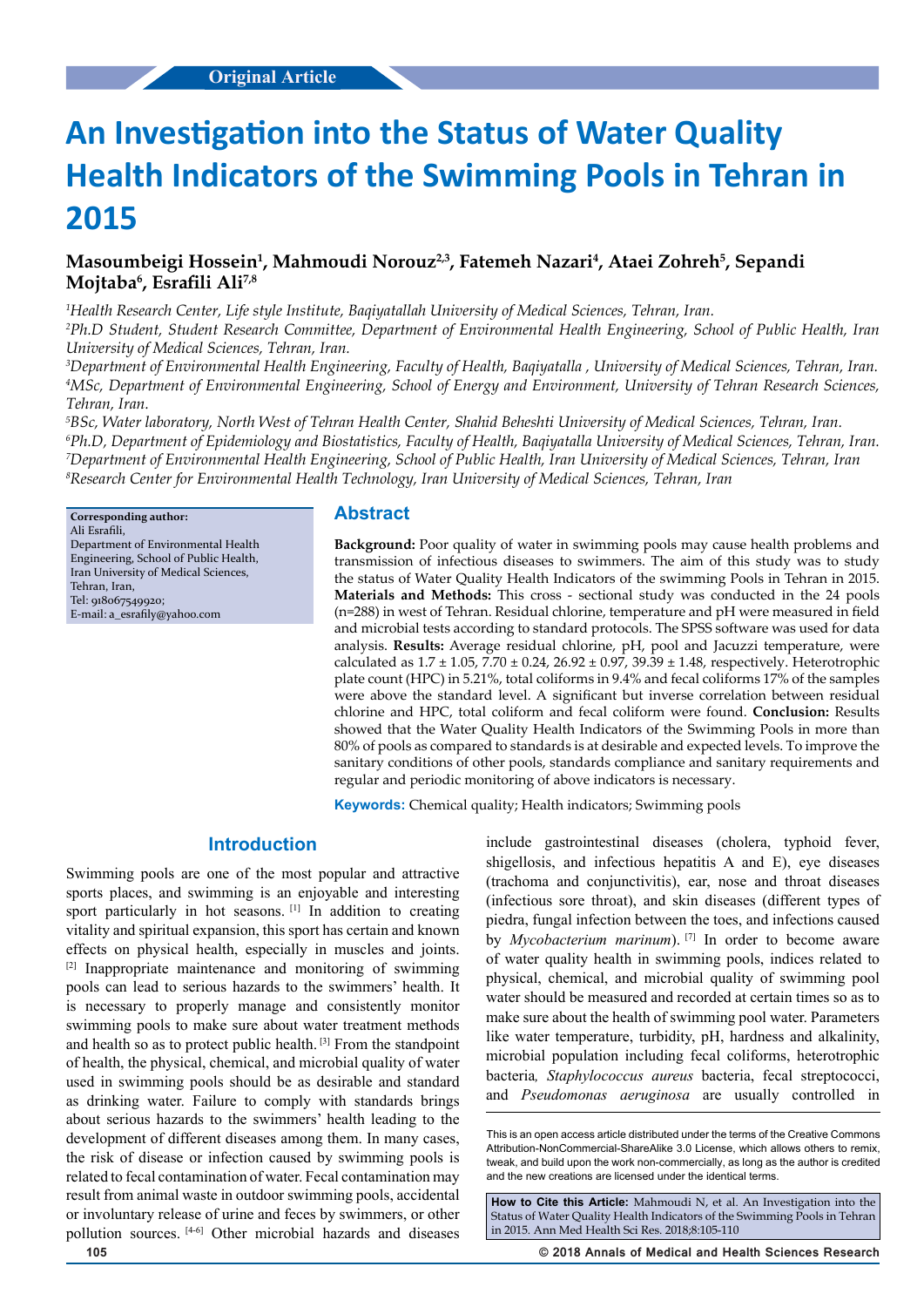swimming pool water. [8-11] In a review study carried out over 1992-2003 in England, out of 89 reported outbreak of infectious diseases, public swimming pools were reported as the most common and abundant spread source of such diseases (39% of all cases). [12] In 2008, another study was carried out in order to evaluate the quality of water in swimming pools, and the results showed that 67% of the 462 collected samples complied with microbiology standard while 32.9% did not. [13] In the study conducted on public swimming pools in Amman by Rabi et al. the bacteriological quality of water, residual chlorine, pH, and temperature were respectively 43.5%, 50.6%, 12.2%, and 51.2% inconsistent with the standard. [14] The most important and effective factors in making swimming pool water healthy and protecting the swimmers' health include consistent maintenance of the desired level of water quality indicators in swimming pools and controlling and monitoring of water health in order to prevent the spread of pathogenic agents that are commonly transmitted through contaminated swimming pool water. [15] Compliance with the standards always plays an effective role in preventing the spread of pathogens. The present study was carried out in order to examine the health indicators of water in the swimming pools in northwest of Tehran in 2015.

# **Materials and Methods**

The present study was a cross-sectional descriptive-analytic investigation that was carried out in 24 swimming pools in northwest of Tehran over a period of 6 months in 2015. The swimming pools were selected by a cluster random sampling method. A total of 288 samples were collected; 12 samples from each swimming pool over a period of six months. The samples were retrieved once every two weeks on Fridays and after a swimming shift. Out of the 288 samples, 140 belonged to the pools and 48 to the Jacuzzis. Samples were retrieved from a depth of 20 cm in order to determine temperature, residual chlorine, pH, HPC, total coliform, fecal coliform of the water of the swimming pools. Free residual chlorine and pH were measured using portable kits, and the temperature with a thermometer. According to the book of standard methods, culture, identification and enumeration of HPC, total coliform, and fecal coliform of the samples were carried out after they were transferred to the laboratory (under specific conditions in a special box at a temperature of 6°C and in a time period of below 2 hours). To keep the data of the swimming pools confidential, the results were reported anonymously in the form of swimming pool code. After the data were fed into SPSS 16.0, they were described in tables of frequency, central and distribution indices, and Pearson correlation coefficient was used to determine the relationship between the numerical variables, so that the state of health quality of the water in the swimming pools with desirable level (determined standards) can be compared and reported.

### **Results**

The measurement results of physicochemical and bacteriological parameters of studied pools are presented in Table 1.

The highest bacterial load and difference in residual chlorine and pH were related to the samples retrieved in July-August. The results showed that the level of residual chlorine, pH, pool temperature, Jacuzzi temperature, HPC, total coliform, and fecal coliform was desirable in 72.6%, 86%, 89.6%, 79.15%,

| Table 1: Mean and standard deviation of physicochemical and microbial parameters in water of swimming pools, Tehran. |                 |                 |                  |                                   |                          |                       |                       |  |  |  |  |
|----------------------------------------------------------------------------------------------------------------------|-----------------|-----------------|------------------|-----------------------------------|--------------------------|-----------------------|-----------------------|--|--|--|--|
| <b>Variables</b>                                                                                                     | <b>Residual</b> | pH              | Pool             | Jacuzzi                           | HPC (CFU/100             | <b>Total coliform</b> | <b>Fecal coliform</b> |  |  |  |  |
|                                                                                                                      | chlorine (mg/l) |                 |                  | temperature (°C) temperature (°C) | ml)                      | (MPN/100 ml)          | (MPN/100 ml)          |  |  |  |  |
| <b>Pool Code</b>                                                                                                     | $N = 288$       | $N = 288$       | $N = 192$        | $N = 48$                          | $N = 288$                | $N = 288$             | $N = 288$             |  |  |  |  |
|                                                                                                                      | $1.87 \pm 1.27$ | $7.8 \pm 0.21$  | $27.5 \pm 0.92$  | $39 \pm 2.82$                     | 496.16 ± 1422/16         | $212.33 \pm 489.48$   | $7.16 \pm 16.73$      |  |  |  |  |
| 2                                                                                                                    | $1.68 \pm 0.85$ | $7.7 \pm 0.12$  | $26.37 \pm 1.68$ | $38.5 \pm 0.7$                    | $63.66 \pm 81.33$        | $116.66 \pm 404.14$   | $3.58 \pm 12.41$      |  |  |  |  |
| 3                                                                                                                    | $1.53 \pm 1.16$ | $7.76 \pm 0.07$ | $26.62 \pm 1.06$ | $40.5 \pm 3.5$                    | $712.83 \pm 2056.3$      | $5.41 \pm 12.33$      | $1.41 \pm 2.84$       |  |  |  |  |
| 4                                                                                                                    | $1.25 \pm .92$  | $7.76 \pm 0.14$ | $26.75 \pm 0.88$ | $38.5 \pm 0.7$                    | 2859.18 ± 5927.9         | $147.58 \pm 371.08$   | $105.83 \pm 315.97$   |  |  |  |  |
| 5                                                                                                                    | $1.83 \pm 0.53$ | $7.7 \pm 0.17$  | $26.25 \pm 1.03$ | $37.5 \pm 2.12$                   | $91.85 \pm 211.3$        | 0                     | 0                     |  |  |  |  |
| 6                                                                                                                    | $2.45 \pm 0.39$ | $7.75 \pm 0.07$ | $26.25 \pm 1.28$ | $38.5 \pm 0.7$                    | $14.91 \pm 12.89$        | $0.75 \pm 2.59$       | 0                     |  |  |  |  |
| $\overline{7}$                                                                                                       | $1.56 \pm 1.32$ | $7.76 \pm 0.33$ | $26.25 \pm 1.98$ | $40 \pm 2.82$                     | $98.75 \pm 199.09$       | $8.25 \pm 13.23$      | $1 \pm 1.8$           |  |  |  |  |
| 8                                                                                                                    | $1.58 \pm 1.17$ | $7.76 \pm 0.33$ | $26.75 \pm 0.88$ | $41.5 \pm 2.12$                   | 414.75 ± 1030.35         | $136.41 \pm 342.66$   | $9.83 \pm 16.91$      |  |  |  |  |
| 9                                                                                                                    | $1.8 \pm 1.15$  | $7.47 \pm 0.16$ | $26.37 \pm 1.06$ | $39.5 \pm 0.7$                    | $103.58 \pm 112.78$      | $16.16 \pm 30.57$     | $1.5 \pm 3.5$         |  |  |  |  |
| 10                                                                                                                   | $1.72 \pm 1.13$ | $7.7 \pm 0.31$  | $27 \pm 1.19$    | $39.5 \pm 0.7$                    | $170.16 \pm 336.33$      | $234.75 \pm 485.52$   | 184.91 ± 427.46       |  |  |  |  |
| 11                                                                                                                   | $2.62 \pm 0.82$ | $7.65 \pm 0.19$ | $26.75 \pm 0.7$  | $39.5 \pm 0.7$                    | $37.66 \pm 90.13$        | 0                     | 0                     |  |  |  |  |
| 12                                                                                                                   | $1.85 \pm 0.74$ | $7.75 \pm 0.07$ | $27.37 \pm 0.51$ | $40 \pm 1.41$                     | 637.58 ± 1609.95         | $2.08 \pm 3.8$        | $0.66 \pm 1.55$       |  |  |  |  |
| 13                                                                                                                   | $0.9 \pm 1.13$  | $7.76 \pm 0.2$  | $26.75 \pm 0.46$ | $39 \pm 1.41$                     | $937.16 \pm 1722.88$     | $47.41 \pm 130.24$    | $20.33 \pm 59.82$     |  |  |  |  |
| 14                                                                                                                   | $1.31 \pm 1.03$ | $7.58 \pm 0.24$ | $27 \pm 0.53$    | $39.5 \pm 0.7$                    | $197 \pm 324.57$         | $227.83 \pm 468.47$   | $130.33 \pm 344.14$   |  |  |  |  |
| 15                                                                                                                   | $1.92 \pm 1.28$ | $7.75 \pm 0.11$ | $27.25 \pm 0.46$ | $40.5 \pm 0.7$                    | $226.08 \pm 450.16$      | 190.41 ± 425.08       | $0.83 \pm 1.99$       |  |  |  |  |
| 16                                                                                                                   | $1.15 \pm 0.92$ | $7.76 \pm 0.07$ | $27.5 \pm 0.53$  | $39 \pm 1.41$                     | $1610.41 \pm$<br>3462.12 | $129.75 \pm 313.15$   | $36.91 \pm 73.02$     |  |  |  |  |
| 17                                                                                                                   | $0.8 \pm 0.7$   | $7.74 \pm 0.12$ | $27.37 \pm 0.51$ | $39.5 \pm 2.12$                   | $60.09 \pm 69.19$        | $2.08 \pm 2.9$        | $0.33 \pm 1.15$       |  |  |  |  |
| 18                                                                                                                   | $1.25 \pm 0.96$ | $7.82 \pm 0.28$ | $26.62 \pm 0.51$ | $38.5 \pm 0.7$                    | $114.58 \pm 147.57$      | $2.01 \pm 2.5$        | $0.75 \pm 2.59$       |  |  |  |  |
| 19                                                                                                                   | $2.45 \pm 1.11$ | $7.73 \pm 0.38$ | $27.25 \pm 0.7$  | $40.5 \pm 2.12$                   | $7.33 \pm 8.43$          | 0                     | 0                     |  |  |  |  |
| 20                                                                                                                   | $1.25 \pm 0.96$ | $7.55 \pm 0.56$ | $27.37 \pm 0.74$ | $40.5 \pm 0.7$                    | $38 \pm 56.15$           | 0                     | 0                     |  |  |  |  |
| 21                                                                                                                   | $1.7 \pm 0.68$  | $7.66 \pm 0.17$ | $27.37 \pm 0.91$ | $39.5 \pm 0.7$                    | 830.75 ± 2636.32         | 6 ± 14.32             | $0.33 \pm 1.15$       |  |  |  |  |
| 22                                                                                                                   | $2.58 \pm 0.7$  | $7.63 \pm 0.29$ | $27 \pm 0.53$    | $38.5 \pm 0.7$                    | $21.25 \pm 31.03$        | $0.75 \pm 2.59$       | $\mathbf 0$           |  |  |  |  |
| 23                                                                                                                   | $1.55 \pm 0.98$ | $7.73 \pm 0.09$ | $27.12 \pm 0.64$ | $40 \pm 1.41$                     | $250.5 \pm 621.37$       | $0.66 \pm 1.55$       | $0.33 \pm 1.15$       |  |  |  |  |
| 24                                                                                                                   | $2.25 \pm 0.45$ | $7.73 \pm 0.13$ | $27.37 \pm 0.74$ | $38 \pm 1.41$                     | $65.75 \pm 95.32$        | 0                     | $\mathbf 0$           |  |  |  |  |
|                                                                                                                      |                 |                 |                  |                                   |                          |                       |                       |  |  |  |  |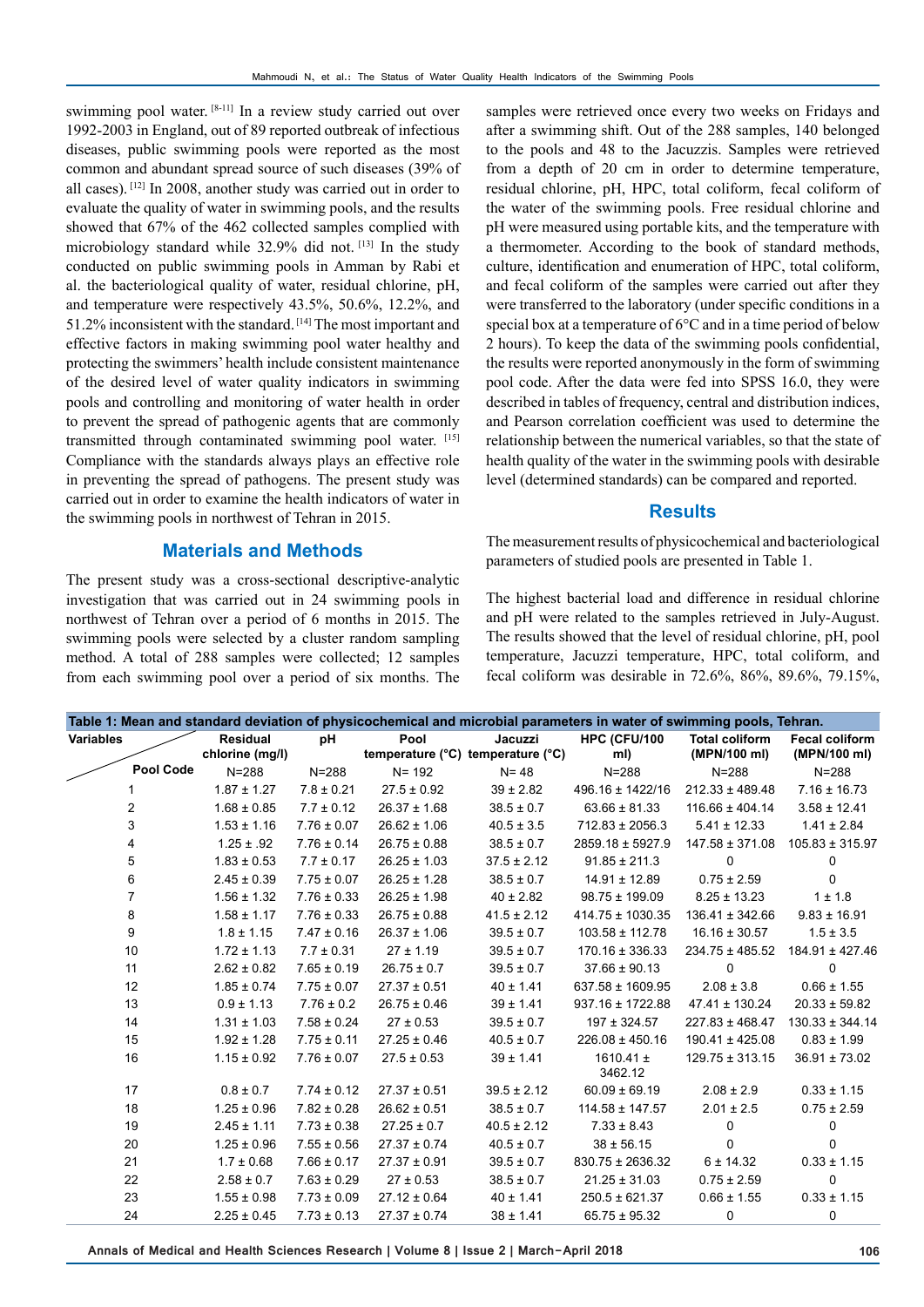78.5%, 96.1%, and 83% of the cases, respectively. Regarding physiochemical parameters, residual chlorine in 79 samples, pH in 40 samples, pool temperature in 20 samples, and Jacuzzi temperature in 10 samples did not comply with the standard. Microbial parameters including HPC, total coliform, and fecal coliform did not comply with 21.5%, 4.9%, and 17% of the samples, respectively [Table 2].

Pearson correlation coefficient and the significance level of the data are presented in Table 3. As seen, there is a reverse significant relationship between the amount of residual chlorine and values of HPC (p=0.0001, r=0.295), total coliform  $(p=0.0001, r=-0.327)$ , and fecal coliform  $(p=0.0001, r=-1.50)$ 0.218). Also, there was a significant relationship between the free residual chlorine and pH ( $p=0.0001$ ,  $r=0.239$ ). The results also showed that there was a direct and significant relationship between HPC and total coliform  $(p=0.0001, r=0.233)$  and total coliform and fecal coliform  $(p=0.0001, r=0.664)$ .

The diagram of changes in the residual chlorine and fecal coliform in the swimming pools under study is presented in Figures 1 and 2.

# **Discussion**

To preserve public health with regard to and bacteriological physicochemical factors such as the amount of residual chloride, pH, water temperature, the quality of the water in swimming pools needs to be continuously controlled and monitored so as to make sure about the health of the water in the swimming pools for the health supervisors and swimmers.

Nowadays, chlorination is the commonest method of disinfecting

#### **Table 2: Mean standard deviation, range and percentage of non- standard, physicochemical and microbial parameters in water of swimming pools, Tehran.**

| September<br>August<br>Total<br>April<br>June<br><b>Month</b><br>Vay<br><b>Slnr</b><br><b>Parameters</b>                                                                                          | <b>Standard</b> |
|---------------------------------------------------------------------------------------------------------------------------------------------------------------------------------------------------|-----------------|
| $M \pm SD$<br>$1.72 \pm 1.1$<br>$1.6 \pm 1.1$<br>$1.66 \pm 1.1$<br>$1.54 \pm 1.1$<br>$1.97 \pm 0.8$<br>$1.7 \pm 1.1$<br>$1.74 \pm 1.1$                                                            |                 |
| Residual chlorine<br>$0 - 3$<br>$0 - 4$<br>$0 - 3.5$<br>$0 - 3$<br>$0 - 3.5$<br>$0 - 3.5$<br>Min and Max<br>$0 - 4$                                                                               | $1 - 3$         |
| (mg/l)<br>12(25)<br>12(25)<br>15(31.2)<br>13(27.1)<br>18(37.5)<br>9(18.8)<br>79 (27.4)<br>Non-standard (%)                                                                                        |                 |
| $M \pm SD$<br>$7.72 \pm 0.2$<br>$7.69 \pm 0.3$<br>$7.7 \pm 0.2$<br>$7.76 \pm 0.2$<br>$7.65 \pm 0.3$<br>$7.7 \pm 0.2$<br>$7.7 \pm 0.2$                                                             |                 |
| $6.8 - 8.2$<br>$6.8 - 8.2$<br>$6.8 - 8.2$<br>$7.2 - 8$<br>$6.8 - 8.2$<br>$7.2 - 8.2$<br>$6.8 - 8.2$<br>pH<br>Min and Max                                                                          | $7.2 - 7.8$     |
| 5(10.4)<br>7(14.6)<br>5(10.4)<br>8(16.7)<br>10(20.9)<br>6(12.5)<br>41 (14.3)<br>Non-standard (%)                                                                                                  |                 |
| $M \pm SD$<br>$26.8 \pm 1$<br>$26.93 \pm 1.3$<br>$26.82 \pm 1$<br>$26.86 \pm 1$<br>$26.91 \pm 0.8$<br>$27.34 \pm 0.7$<br>$26.92 \pm 0.9$                                                          |                 |
| Pool temperature<br>24-28<br>23-29<br>Min and Max<br>$23 - 28$<br>$24 - 29$<br>$25 - 29$<br>$25 - 28$<br>26-29<br>$(^{\circ}C)$                                                                   | 26-28           |
| 3(9.3)<br>2(6.2)<br>4(12.5)<br>6(18.7)<br>3(9.3)<br>2(6.2)<br>20(10.4)<br>Non-standard (%)                                                                                                        |                 |
| $M \pm SD$<br>$39.8 \pm 1.3$<br>$39.1 \pm 1.5$<br>$40 \pm 2.8$<br>$38.6 \pm 0.5$<br>$38.6 \pm 1.5$<br>$39.6 \pm 1.5$<br>$39.43 \pm 1.4$                                                           |                 |
| Jacuzzi<br>$37-43$<br>38-41<br>$37-40$<br>36-43<br>36-43<br>Min and Max<br>$38 - 42$<br>38-39<br>temperature (°C)                                                                                 | 36-40           |
| 2(25)<br>$\mathbf 0$<br>0<br>10(20.8)<br>Non-standard (%)<br>4(50)<br>1(12.5)<br>3(37.5)                                                                                                          |                 |
| $373.5 \pm$<br>409.6 $\pm$<br>$270.4 \pm$<br>$146.7 \pm$<br>$859.7 \pm$<br>$525.7 \pm$<br>$281.6 \pm$<br>$M \pm SD$<br>847.7<br>691.6<br>3124<br>1083.4<br>1728.5<br>1431<br>1692.7<br><b>HPC</b> |                 |
| $0 - 5500$<br>$0 - 4800$<br>0-18400<br>0-5000<br>0-9200<br>$0 - 900$<br>0-18400<br>cfu/100<br>Min and Max                                                                                         | $200$           |
| 10(20.8)<br>10(20.8)<br>Non-standard (%)<br>5(10.4)<br>12(25)<br>18(37.5)<br>7(14.6)<br>62(21.5)                                                                                                  |                 |
| $38.4 \pm$<br>$172.06 \pm$<br>$M \pm SD$<br>$52.08 \pm 232$ 40.3 ± 170.4<br>$34.5 \pm 186.9$<br>$34.3 \pm 170.4$ 61.9 ± 247.2<br>428.3<br>167.4<br>Total coliform                                 |                 |
| $0 - 1100$<br>(MPN/100 ml)<br>$0 - 1100$<br>$0 - 1200$<br>$0 - 1100$<br>$0 - 1280$<br>$0 - 1400$<br>$0 - 1400$<br>Min and Max                                                                     | < 500           |
| Non-standard (%)<br>1(2.1)<br>1(2.1)<br>6(12.5)<br>2(4.2)<br>2(4.2)<br>2(4.2)<br>14(4.9)                                                                                                          |                 |
| $M \pm SD$<br>$8.95 \pm 37.1$<br>$1.6 \pm 6.4$<br>$5.97 \pm 25.1$<br>$2.16 \pm 7.2$<br>$98.2 \pm 313.4$<br>$9.54 \pm 45.5$<br>$28.01 \pm 134.1$                                                   |                 |
| Fecal coliform<br>$0 - 1200$<br>Min and Max<br>$0 - 210$<br>$0 - 43$<br>$0 - 150$<br>$0 - 43$<br>$0 - 240$<br>$0 - 1200$<br>(MPN/100 ml)                                                          | $<$ 1           |
| 6(12.5)<br>7(14.6)<br>10(20.8)<br>8(16.7)<br>14 (29.2)<br>4(8.3)<br>49 (17)<br>Non-standard (%)                                                                                                   |                 |

**Table 3: Correlation matrix between parameters of Available in water of swimming pools, Tehran. Residual chlorine** 

| <b>Parameters</b>              | Temperature (°C)         | <b>Residual chlorine</b><br>(mg/l) | рH                        | <b>HPC (cfu/100)</b>     | Total coliform (MPN/100<br>ml) | Fecal coliform (MPN/100<br>ml) |
|--------------------------------|--------------------------|------------------------------------|---------------------------|--------------------------|--------------------------------|--------------------------------|
| Temperature (°C)               | $r = 1$                  | $r = -0.021$<br>p=0.722            | $r = 0.163$<br>$p=0.006$  | $r = 0.085$<br>$p=0.153$ | $r = 0.08$<br>p=0.178          | $r = 0.06$<br>$p=0.309$        |
| Residual chlorine<br>(mg/l)    | $r = -0.021$<br>p=0.722  | r=1                                | $r = -0.239$<br>p=0.0001  | $r = -0.295$<br>p=0.0001 | $r = -0.327$<br>p=0.0001       | $r = -0.218$<br>p=0.0001       |
| pH                             | $r = 0.163$<br>p=0.006   | $r = -0.239$<br>$p=0.0001$         | r=1                       | $r = -0.002$<br>p=0.971  | $r = -0.07$<br>p=0.239         | $r = -0.097$<br>p=0.099        |
| <b>HPC</b> (cfu/100)           | $r = 0.085$<br>$p=0.153$ | $r = -0.295$<br>p=0.0001           | $r = -0.002$<br>p=0.971   | $r = 1$                  | $r = 0.233$<br>p=0.0001        | $r = 0.091$<br>$p=0.125$       |
| Total coliform<br>(MPN/100 ml) | $r = 0.08$<br>p=0.178    | $r = -0.327$<br>$p=0.0001$         | $r = -0.07$<br>$p=0.239$  | $r = 0.233$<br>p=0.0001  | $r = 1$                        | $r = 0.664$<br>p=0.0001        |
| Fecal coliform<br>(MPN/100 ml) | $r = 0.06$<br>$p=0.309$  | $r = -0.218$<br>p=0.0001           | $r = -0.097$<br>$p=0.099$ | $r = 0.091$<br>$p=0.125$ | $r = 0.664$<br>$p=0.0001$      | r=1                            |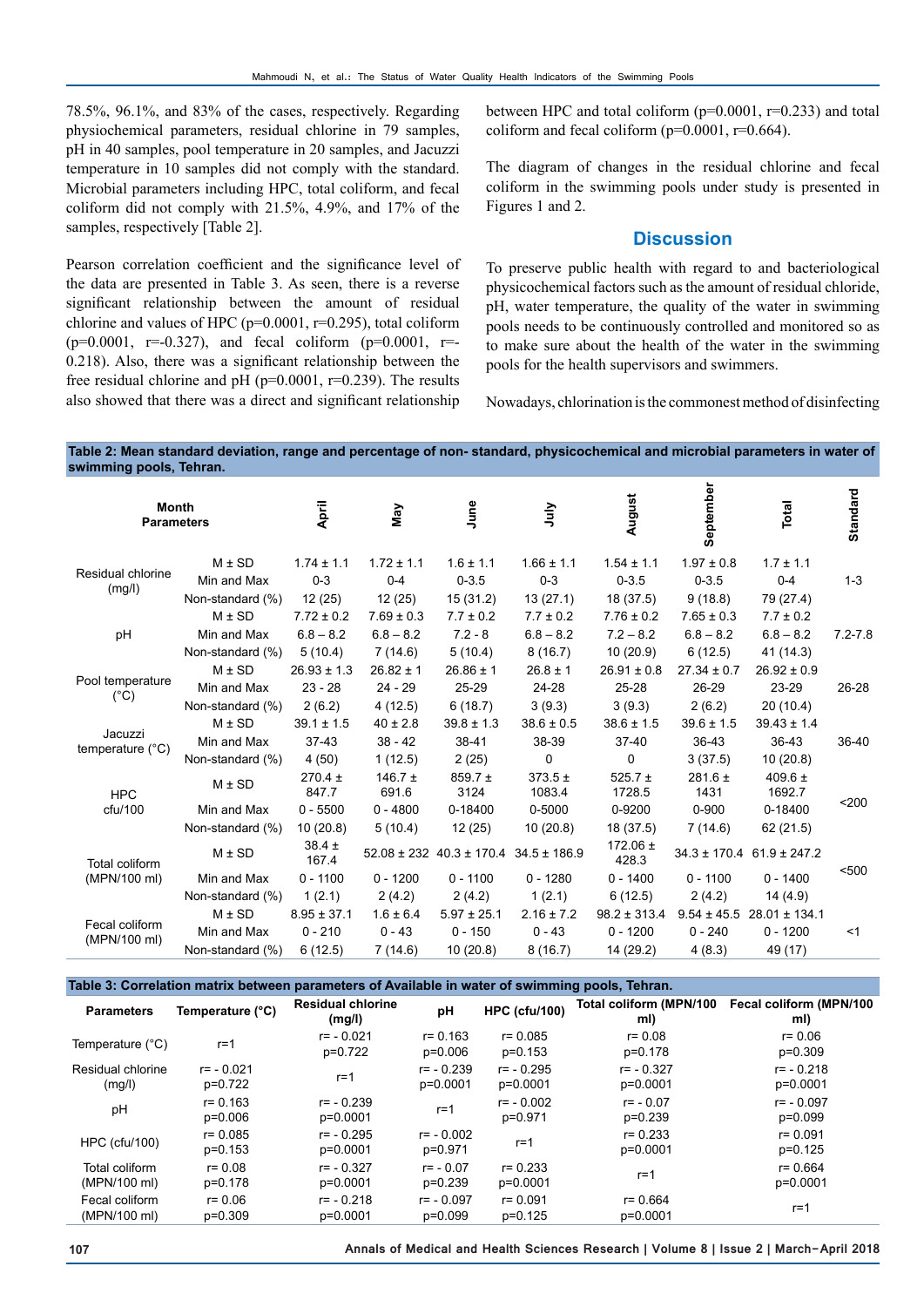

**Figure 1:** The mean of residual chlorine and fecal coliforms in the studied pools.



**Figure 2:** The mean of pH and fecal coliforms in the studied pools.

water of swimming pools, and according to standards, its residual amount in the water has been determined as 1-3 mg/l. [16-18] In the present study, the mean amount of residual chlorine was 1.7 mg/l, and below the standard level in 27.4% of the samples, while the same variables in the study carried out by Rasti et al. [19] were respectively 1.5 mg/l and 39%, which indicates a higher level of compliance with the standards and better conditions in the present study. Moreover, the results of the studies carried out by Zezvali et al. [20] Nikayin et al. [21] Ehrampoush et al. [22] and Yusefi [23] showed a lower mean level of residual chlorine with respectively 1.6 mg/l, 1.2 mg/l, 0.55 mg/l, and 1 mg/l, and higher level of noncompliance of respectively 33%, 43%, 100%, and 56.5% with standards compared to the present study. In addition, in the studies conducted by Shahriyari et al. 24 and Ghane'iyan et al. [11] the mean level of residual chlorine was reported to be 1.89 mg/l and 2.04 mg/l, respectively, which were higher than the level reported in the present study. At the same time, the level of their noncompliance with the standards compared to the present study was higher and respectively 58.85% and 55.82%, which shows a better condition of water quality of the swimming pools under investigation in the present study.

chlorination, it is necessary to regulate pH as one of the most important chemical properties of swimming pool water. Standard pH for water of swimming pools during disinfection through chlorination is 7.2-7.8. High water pH reduces the effectiveness of chlorine and prevents formation of hypochlorous acid (HCIO) as a strong bactericide, such that in pH levels of over 8 and 8.5, only 21% and 12% of the chlorine will respectively be in form of HCIO which is an effective disinfectant. [16-18] In the present study, mean pH was 7.7 which complied with the standard in 85.7% of the samples. The mean pH in the present study was similar to those of the studies conducted by Zezvali et al. [20] and Ghane'ian et al. [11] with respectively 83.7% and 84.73% of compliance with standard. The results of the study carried out by Rasti et al. [19] indicated 88% of compliance with the standard. According to the results of research, in 2.8% of the cases, a pH level of lower than the standard level leads to erosion of the facilities, excessive disinfection, and irritation of the swimmers' eyes and skin. Moreover, in 11.5% of the cases, pH was over the standard level, which led to sedimentation, decrease in efficiency and cytotoxicity of chlorine, increase in turbidity and color of the water, decrease in the lifetime of filters, and irritation the swimmers' eyes and skin.

To achieve the maximum efficiency in disinfection through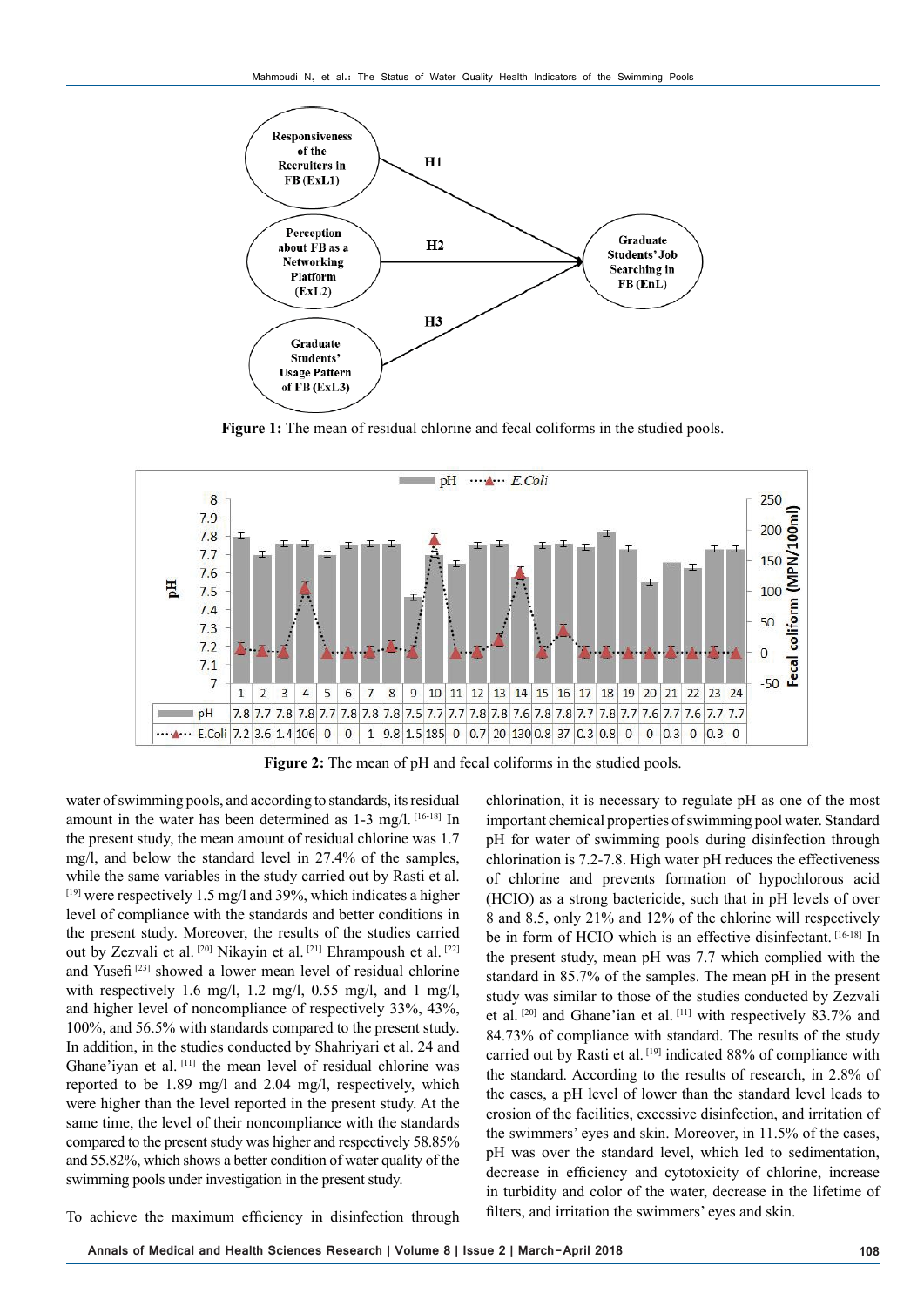The standard temperature of swimming pools and Jacuzzis is respectively 26-28°C and 36-40°C 17, 18. In the present study, the temperature of swimming pools and Jacuzzis was respectively 10.4% and 20.8% in contrast with the standard level. The total mean temperature of the swimming pools and Jacuzzis was respectively 26.92°C and 39.43°C.

Swimming pools are proper places for the growth of pathogenic microorganisms. To control and monitor the quality of the water in the swimming pools, it is necessary to carry out examinations like HPC, total coliform, and fecal coliform. The allowed maximum level of HPC in swimming pool water is below 200 units per 100 ml. [16-18] In the present study, an average of 409.6 HPCs existed in the swimming pools, which was 21.5% in contrast to the standard. The results of the studies conducted in Urmia and Isfahan on the bacteriological quality of water in the swimming pools indicated that HPC did not comply with the standard in respectively 33.04% and 37% of the samples. The results of a study conducted on the swimming pools in Kerman showed that the level of HPC was above the standard level in 14.6% of the samples.

One of the most important activities that is effective in monitoring the quality of water in swimming pools is to control their bacteriological quality. According to the standards, the number of total coliforms should be below 500 MPN/100 ml.  $[20-25]$  In the present study, its mean and noncompliance with standards was respectively 61.9 MPN/100 ml and 4.9%.

Measuring the microbial quality of swimming pool water is mostly conducted through water fecal contamination indicator bacteria. According to the standard, the number of fecal coliform should be below  $1/100$  ml. [16-18] In the present study, the number of fecal coliforms in 17% of the swimming pools was in noncompliance with the standards, but it was reported to be 100% in agreement with the standards in the studies conducted by Zezvali et al. [20] and Mansourian et al. [26] that focused on the water of swimming pools in terms of fecal contamination. The nonconformity of the swimming pools regarding contamination with fecal coliforms in the studies carried out by Shahriyari et al. [24] and Nikayin et al. [21] was reported to be 11.96% and 23%, respectively. In the current study, the results of Pearson correlation test showed that there was a reverse and significant statistical relationship between the residual chlorine and HPC, and total coliform and fecal coliform. The same relationship was also reported in the experiments conducted by Zezvali et al. [20] Mansorian et al. [26] Nikayin et al. <sup>[21]</sup> Martins et al. <sup>[27]</sup> and Borgmann-Strahsen. [28] Therefore, keeping the values of a disinfectant with good residual effect like chlorine with a specified standard range can be influential in preventing microbial contamination and prevalence of many diseases communicable through the water of the swimming pools, which was referred to in the beginning of the present study. Conducting similar studies especially those dealing with the relationship between the environmental health of swimming pools and the quality of their water is necessary to preserve and enhance public health.

# **Conclusion**

According to the results of the present study, the swimmers'

health is in danger even in the best swimming pools; therefore, compliance with personal and environmental health, teaching health hints to the swimmers, constant controlling and monitoring of water quality in the swimming pools, making sure about sufficient teaching about the principles of operation and maintenance of water quality to those in charge and beneficiaries, and making sure about effective treatment of the water of the pools through a regular periodical program are necessary. Continuous disinfection and sufficient residual effect of a disinfectant like chlorine in water of swimming pools are very important factors particularly in hot months like July-August, and swimming pools should regularly and continuously be measured and evaluated. The results of the present study; however, showed that continuous presence of health authorities is effective in regular control of water quality in swimming pools; therefore, their attempts are well appreciated, and they are required to strongly continue their endeavors in the future, too.

# **Acknowledgements**

The researchers would like to express their deepest thanks to honorable authorities and experts of the Health Center of northwest Tehran who provided their help and material, moral and laboratory support, and without their support and coordination, the present study could not be accomplished.

## **Conflict of Interest**

All authors disclose that there was no conflict of interest.

#### **References**

- 1. Alizadeh MH, Jaberi A, Sadeghi A. The investigation of swimming pools contamination of Mashhad city. Journal of Movement Science and Sport. 2009;7:91-99.
- 2. Ghanbari R, Zangi Abadi A, Aali R, Zarei A. Spatial analysis and health grading of swimming pools. Journal of Health System Research. 2010;6:802-809.
- 3. Jafari Mansoorian H, Rajabizadeh A, Jafari Modrek M, Doulatshahi S, Hatami B. Water Health Indices in Kerman Swimming Pools, in 2011. Journal of Health & Development. 2013;2:128-137.
- 4. World Health Organization. Guidelines for safe recreational water environments: Coastal and fresh waters. 2003.
- 5. Panyakapo M, Soontornchai S, Paopuree P. Cancer risk assessment from exposure to trihalomethanes in tap water and swimming pool water. J Env Sci. 2008;20:372-378.
- 6. Lourencetti C, Ballester C, Fernández P, Marco E, Prado C, Periago JF, et al. New method for determination of trihalomethanes in exhaled breath: Applications to swimming pool and bath environments. Anal Chim Acta. 2010;662:23-30.
- 7. Environmental & Occupational health Center. Guideline of swimming pools water health control. Ministry of health and Medical Education; 2006.
- 8. Water S. World Health Organization. Guidelines for safe recreational water environments. Volume 2, Swimming pools and similar environments. 2006.
- 9. Institute of Standards and Industrial Research of Iran. Swimming pools- General requirements. ISIRI Namber 11203; 2008.
- 10. Institute of Standards and Industrial Research of Iran. Swimming pool water–Microbiological specifications. ISIRI Namber 9412; 2007.
- 11. Ghaneian M, Ehrampoush M, Dad V, Amrollahi M, Dehvari M, Jamshidi B. An investigation on physicochemical and microbial water